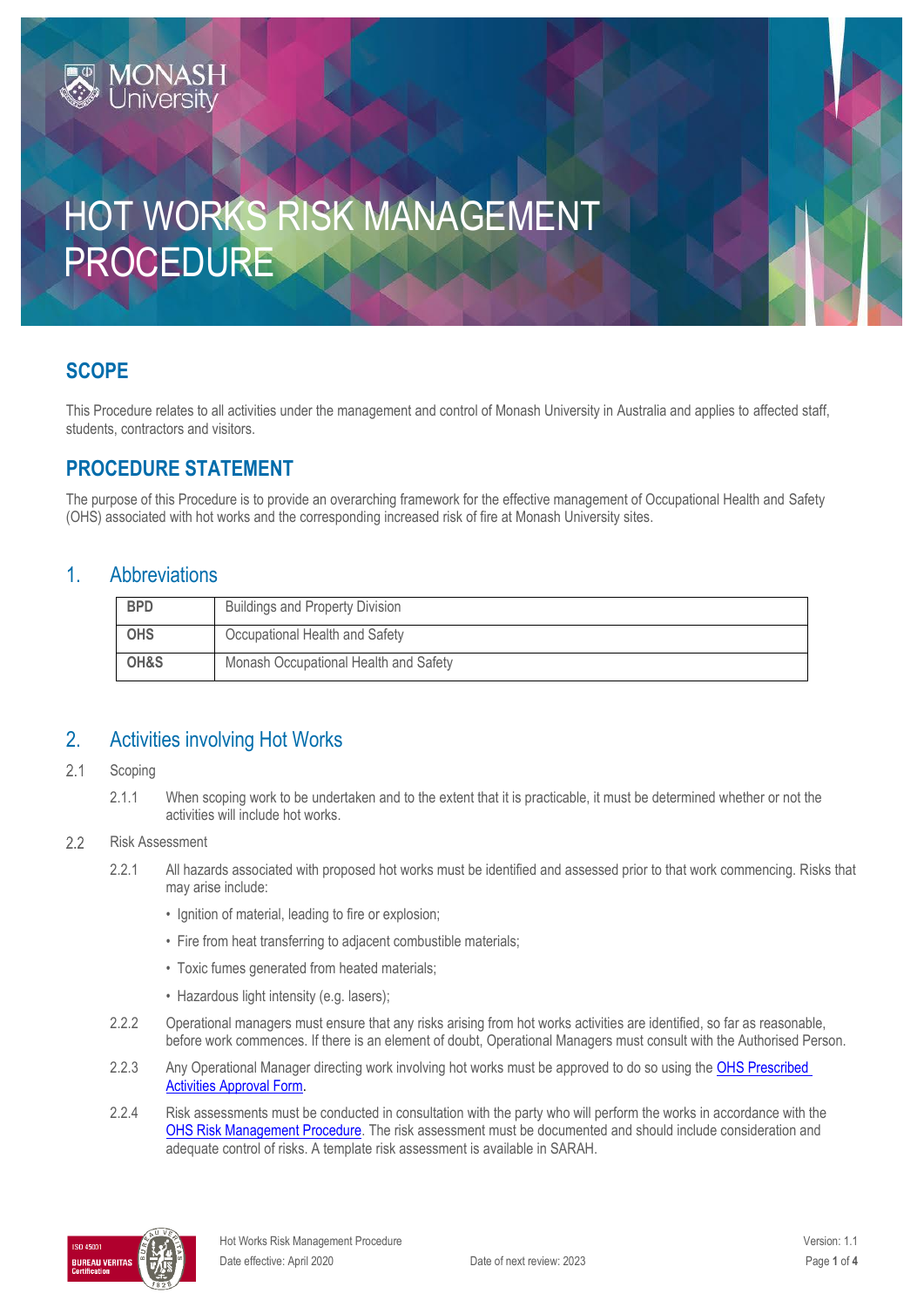## 3. Hot Works Permit-to-work

- $3.1$ Any work conducted under the management control of Monash University that may involve hot works must have a permit-to-work before commencement unless that work involves:
	- Heat isolated to works and unable to spread to combustible materials, or,
	- Works performed within a workplace that has been designed to accommodate hot works (e.g. within workshop or similar).
- $3.2$ Permits are requested through Buildings and Property Division.
- 3.3 Permit-to-work requests must be assigned to an Approved Person in accordance with the requirements of OHS Prescribed Activities and Permit-to-work Procedure. The Approved Person is responsible for ensuring that:
	- The party conducting the work has demonstrated suitable competency to perform work of this nature;
	- Hazards associated with the work appear to have been identified and risks assessed;
	- The intended work methods appear to be safe and without risk to health; and
	- A Permit-to-work is in place before any works commence.
- $3.4$ Conditions on a permit to work
	- 3.4.1 Permit Holders must ensure that:
		- Hot works are not undertaken on a total fire ban day;
		- A fire watch is undertaken during works and for a duration of at least 1-hour post works based on the likelihood and severity of a fire occurring;
		- Flammable materials are removed or controlled to prevent ignition;
		- The appropriate number and type of portable extinguishers and other fire prevention measures are provided to the fire watch team;
		- Fire detection is in place when practicable and warranted; and
		- The work area has been isolated as far as practicable.
- 3.5 **Monitoring** 
	- 3.5.1 The Permit Holder must ensure that all controls identified through risk management are in place.
	- 3.5.2 The Approved Person must conduct monitoring to ensure that, as far as practicable, controls identified through risk management are in place.
	- 3.5.3 The Authorised Person, The Manager, OH&S, or their representative, may review the conduct of any work activities relating to hot works without notice.

#### 4. Responsibility for Implementation

 $4.1$ It is the responsibility of the Manager, OH&S to ensure that this procedure is implemented.

#### 5. Records

 $5.1$ For OHS Records document retention please refer to:

[OHS Records Management Procedure](https://publicpolicydms.monash.edu/Monash/documents/1935642)

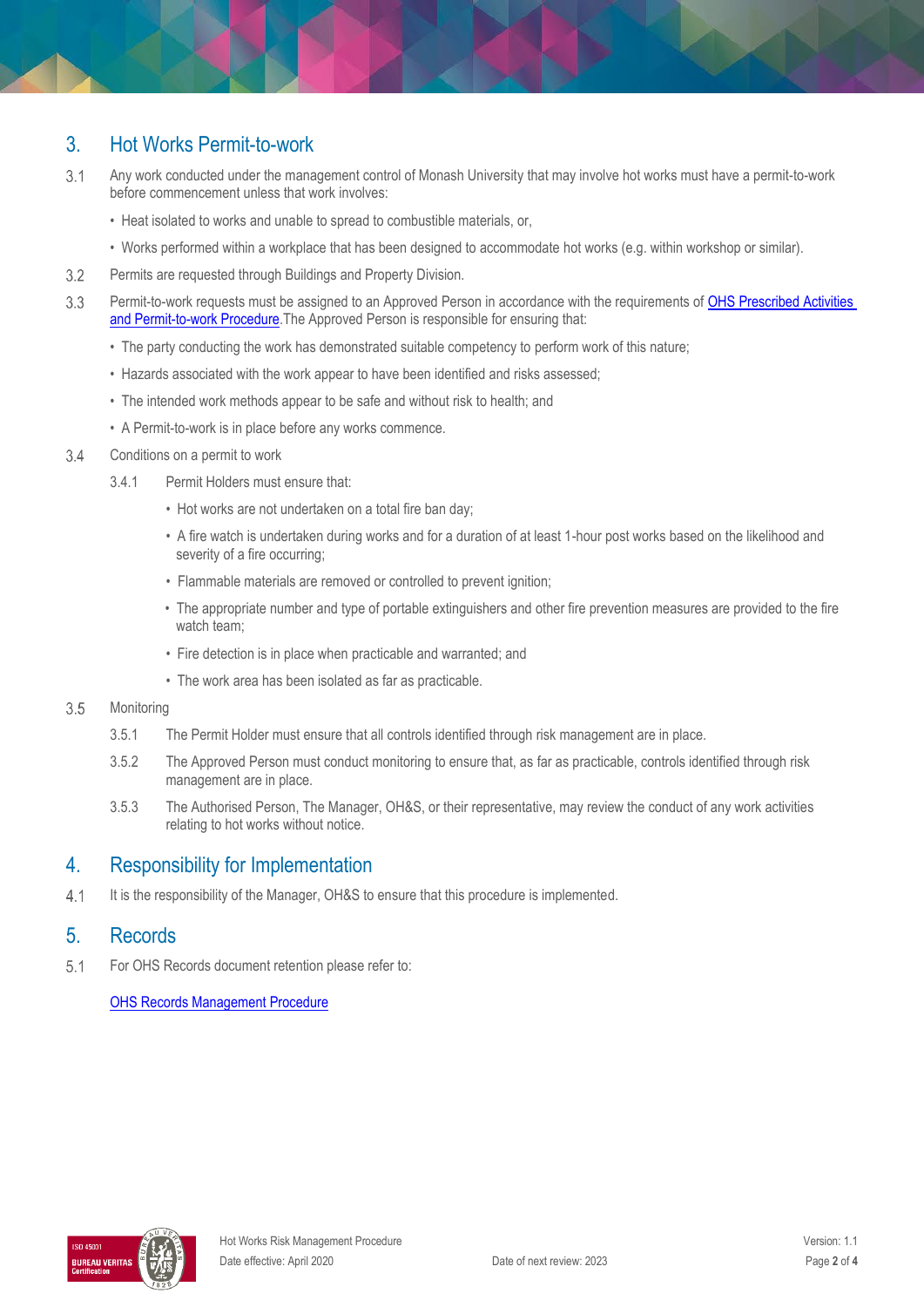# **DEFINITIONS**

| <b>Key word</b>                  | <b>Definition</b>                                                                                                                                                                                                                                                                                                                                                                                                                                                                                                                       |
|----------------------------------|-----------------------------------------------------------------------------------------------------------------------------------------------------------------------------------------------------------------------------------------------------------------------------------------------------------------------------------------------------------------------------------------------------------------------------------------------------------------------------------------------------------------------------------------|
| <b>Authorised Person</b>         | A person who is authorised on behalf of the Manager, OH&S, to approve and issue a certificate in<br>relation to a specific type of prescribed activity.                                                                                                                                                                                                                                                                                                                                                                                 |
| <b>Approved Person</b>           | A person who has been approved by an authorised person to supervise activities involving prescribed<br>activities.                                                                                                                                                                                                                                                                                                                                                                                                                      |
| Contractor                       | Any person or business engaged by Monash University who enters into a contractual arrangement to<br>conduct work for Monash University, but whose primary employer is not Monash University.                                                                                                                                                                                                                                                                                                                                            |
| <b>Contractor Management</b>     | The process of managing work that is being/has been outsourced by Monash University. In the<br>context of this procedure 'contractor management' relates to OHS.                                                                                                                                                                                                                                                                                                                                                                        |
| <b>Hot Works</b>                 | Any activity that involving the creation of high temperatures that have a high potential to generate a<br>fire. Activities that typically involve hot works include the:<br>Use of an exposed flame (e.g. oxy torch);<br>$\bullet$<br>Emission of sparks (e.g. grinding and cutting);<br>$\bullet$<br>Generation of radiant heat (e.g. use of cutting torches);<br>$\bullet$<br>Conduction of excessive heat (e.g. oxy torch, welding);<br>$\bullet$<br>Production of hot-by products, including waste and slag (welding).<br>$\bullet$ |
| Permit-to-work Certificate       | Documented evidence of the issuing of a permit-to-work.                                                                                                                                                                                                                                                                                                                                                                                                                                                                                 |
| <b>Permit Holder</b>             | A person who is authorised by both an approved person and the authorised person to supervise<br>activities involving prescribed activities as documented in a permit-to-work certificate.                                                                                                                                                                                                                                                                                                                                               |
| Sub-Contractor                   | Any person engaged by the principal contractor to assist with the contracted works. Any person<br>subsequently engaged by these persons to assist is also deemed to be a sub-contractor.                                                                                                                                                                                                                                                                                                                                                |
| <b>Suitably Qualified Person</b> | Person who can demonstrate that, through their experience, knowledge, qualifications and/or skills,<br>they are competent to perform hot works and determine safe methods of controlling the risk of fire.                                                                                                                                                                                                                                                                                                                              |

A comprehensive list of definitions is provided in the **Definitions tool**. Definitions specific to this procedure are provided below.

# **GOVERNANCE**

| Parent policy                       | <b>OHS&amp;W Policy</b>                                                                                                                                                                           |
|-------------------------------------|---------------------------------------------------------------------------------------------------------------------------------------------------------------------------------------------------|
| <b>Supporting schedules</b>         | N/A                                                                                                                                                                                               |
| <b>Associated procedures</b>        | <b>Australian and International Standards</b><br>ISO 45001:2018 Occupational Health and Safety Management Systems                                                                                 |
|                                     | <b>WorkSafe Guidance documents</b><br>Compliance Code 'Confined Spaces', WorkSafe Victoria September 2008<br><b>Monash University OHS documents</b><br><b>OHS Contractor Management Procedure</b> |
|                                     | <b>OHS Prescribed Activities and Permit-to-work Procedure</b><br><b>OHS Records Management Procedure</b><br><b>OHS Risk Management Procedure</b>                                                  |
| Legislation mandating<br>compliance | Occupational Health and Safety Act (2004), Victoria<br>Occupational Health and Safety Regulations (2017) Victoria                                                                                 |
| Category                            | Operational                                                                                                                                                                                       |
| Endorsement                         | Monash University OHS Committee<br>18 March 2020                                                                                                                                                  |